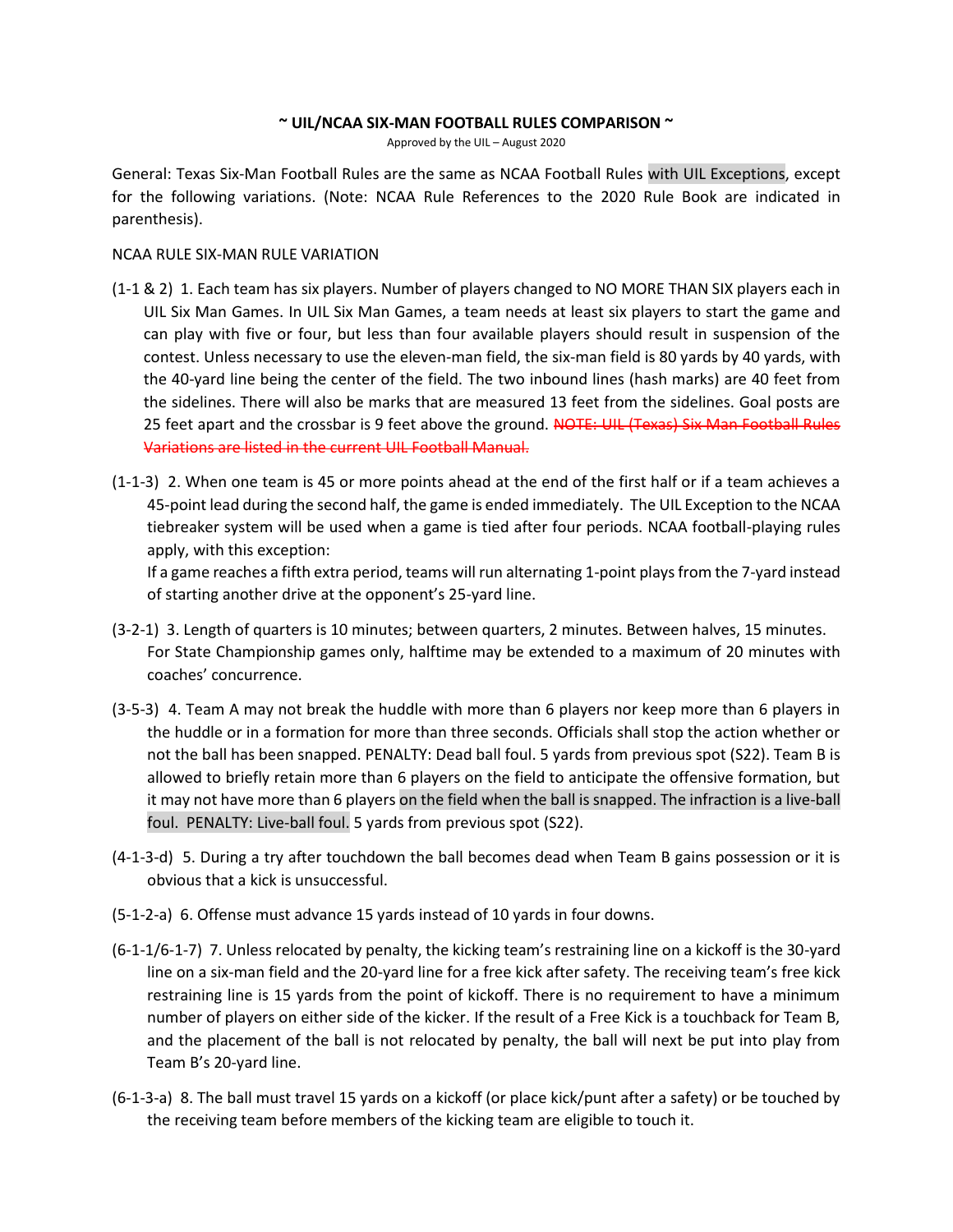- (6-2-1) 9. A free kick out of bound between the goal lines untouched inbounds by a player of Team B is a foul (A.R. 3-IV). PENALTY—Live-ball foul. Five yards from the previous spot; or five yards from the spot where the subsequent dead ball belongs to Team B; or the receiving team may put the ball in play 20 yards beyond Team A's restraining line at the inbounds spot (S19).
- (6-5-1-a) 10. If a Team B player makes a fair catch of a Free Kick behind Team B's 20-yard line, Team B will next snap the ball at its own 20-yard line.
- (7-1-4) 11. Unless the ball is kicked or forward passed, it may not be advanced beyond the neutral zone until AFTER AN EXCHANGE has been made between the receiver of the snap and another player. EXCEPTION: Any player of Team A may advance a loose football after it has been touched by a Team B player. Forced touching of a ball by Team B is disregarded. PENALTY: 5 yards plus loss of down (illegal procedure) from previous spot (S19 & S9).

An exchange is completed when possession of the football is gained by a receiver of the snap, given up **voluntarily or involuntarily** by the receiver of the snap, and possession is regained by another player of Team A.

- (7-1-4) 12. If the snap is muffed and a Team A player catches or recovers the ball beyond the neutral zone, he may not advance it. ENFORCEMENT: Loss of down from previous spot (S9). PENALTY: Loss of down and 5 yards from the previous spot for illegal procedure is assessed if the Team A player advances or attempts to advance the ball (S19 & S9). If a Team A player catches or recovers the muffed snap behind the neutral zone, he may legally advance it only after a legal exchange.
- (7-1-4-a-4) 13. No more than 3 Team A players shall be in the backfield at the snap.
- (7-1-6) 14. The ball may be handed in any direction to any player during a scrimmage down behind the neutral zone. A linesman may receive a forward hand-off at any time and is not required to be 2 yards behind his line of scrimmage and does not have to face his goal prior to receiving the hand-off. EXCEPTION: The ball may not be handed forward to the snapper through his legs. PENALTY: 5 yards from previous spot and loss of down (S19 & S9).
- (7-3) 15. The ball is dead when a passer catches his own forward pass (untouched by B), and it is ruled as an incomplete forward pass.
- (7-3-3-c) 16. All players are eligible to catch a forward pass, except that a pass is ruled incomplete when caught by the passer (see preceding rule). If a forward pass is thrown to the snapper, it must travel at least one yard in flight.
- (7-3-2-h) 17. It is not a foul if the passer is or has been outside the tackle box and throws the ball so that it crosses or lands beyond the neutral zone or neutral zone extended. (The last sentence of the exception is changed to read) This applies only to the receiver of the snap and the player who receives the legal exchange in the backfield.
- (8-1-1) 18. Field goals count 4 points; successful try, 2 points if successful through place or drop kick and 1 point if successful by pass or run. The defense may not score on a try. Exception: 1 Point awarded to the defense for a Safety on the Try.
- (9-1-14) 19. When a team is in an offensive or scrimmage kick formation, and no player is in position to take a hand to hand snap, a defensive player may not initiate contact with the snapper until one second has elapsed after the snap.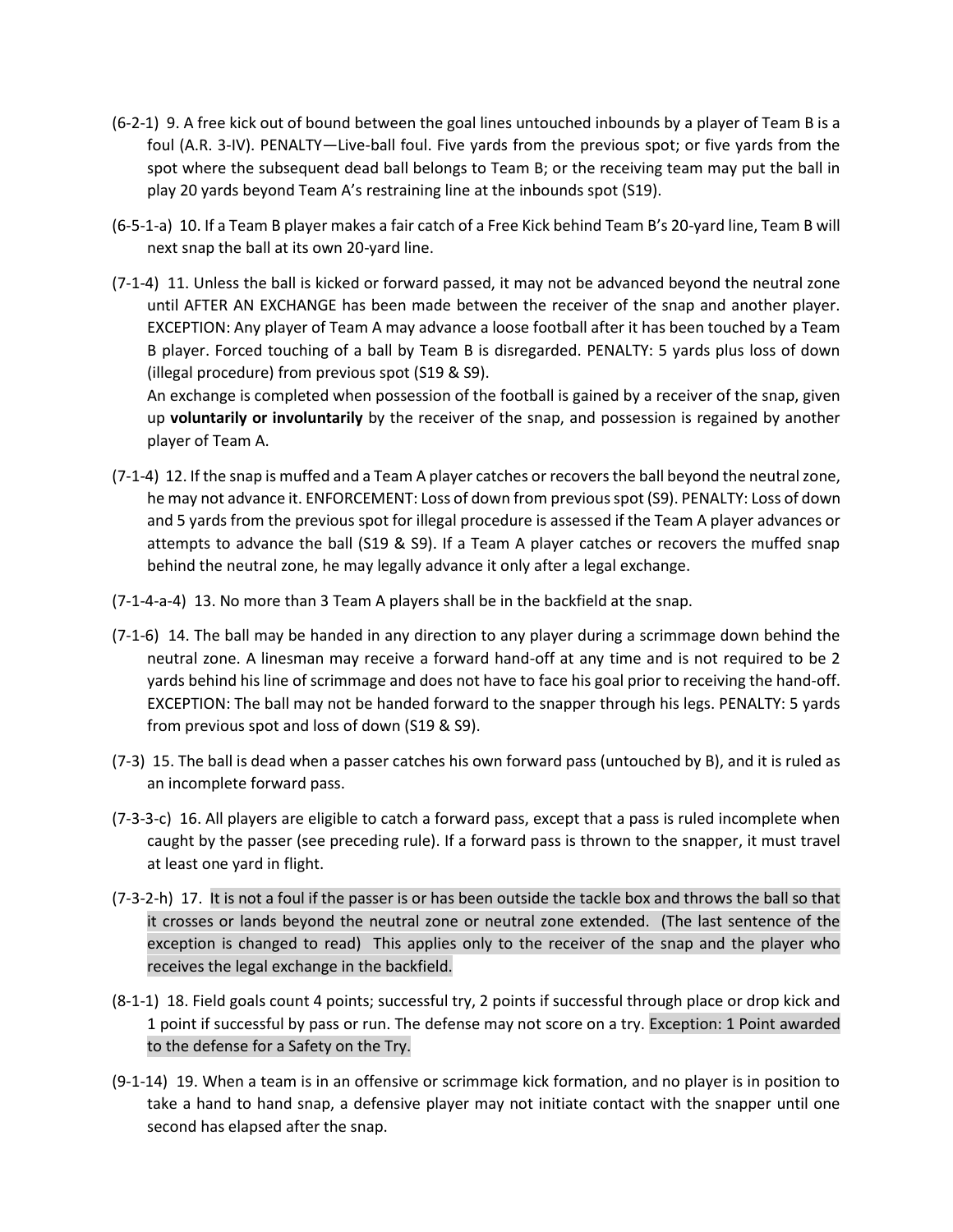## **~ APPROVED RULINGS** ~

#### Section 1: Exchanges:

- I. First down and 15 from A's 35. A10 pitches to A28 who muffs the ball. A10 picks it up and runs to B's 35. RULING: Illegal advance by A. Penalize 5 yards plus loss of down.
- II. First down and 15 from A's 25. A10 pitches the ball backward. It strikes B72 and is loose on the ground. A10 picks up the ball and runs to the 40 (midfield). RULING: A's ball first down and 15 on the 40. NOTE: by definition, when the ball strikes B72, it has been touched by Team B player.
- III. A15 hands the ball to A40. While still behind the line A40 hands the ball forward to A15 who advances beyond the line for a 10-yard gain. RULING: Legal advance by A15.
- IV. A12 receives the snap and possesses the ball. He hands the ball forward to A60, the snapper by handing it back between his legs. A60 advances 5 yards. RULING: Illegal Advance by Team A. PENALTY: 5 yards and loss of down.
- V. A15 receives the snap and hands off to A38. A38 fumbles the ball and it is picked up by A45 (1) behind the line of scrimmage; (2) beyond the line of scrimmage. A45 advances for 10-yard gain. RULING: A legal exchange has been made. A45 may advance the football in (1) & (2) as long as it is not fourth down.
- VI. A12 receives the snap and pitches the ball to A45 who muffs the pitch and is attempting to catch the ball (bobbling it) as he crosses the neutral zone. A45 then catches the ball and advances for a 5-yard gain. RULING: Illegal advance by A. PENALTY: 5 yards and loss of down.
- VII. A's ball first down and 15 at A's 20-yard line. A8 muffs the snap. It is picked up by A25 behind the neutral zone and advanced to A's 30. RULING: Illegal advance by A. Penalize 5 yards plus loss of down from the line of scrimmage. No legal exchange has been made since A25 was the first to possess the ball after the snap and then advanced the ball beyond the neutral zone without an exchange.
- VIII. A's ball second and 5 at A's 24. A13 receives the snap and fumbles the hand-off to A30. A30 recovers the fumble and hands the ball back to A13 who advances it to A's 32. RULING: A's ball first down and 15 at the 32-yard line.
- IX. A10 muffs the snap from A50. The ball rolls a few yards beyond the neutral zone where A6 (1) picks up the ball and advances; or (2) falls on the ball for the recovery. RULING: (1) Illegal, 5 yards previous spot plus loss of down. Penalty marker is dropped, play continues. (2) Legal recovery, no foul, the ball is returned to the line of scrimmage, loss of down. A legal exchange has not been made prior to advancement of the ball beyond the line of scrimmage.
- X. A25 receives the snap and immediately throws a backward pass to A40 who muffs the pitch. A40 scoops up the ball from the ground and advances beyond the neutral zone. RULING: Legal, a backward pass has been thrown and a legal exchange has been completed.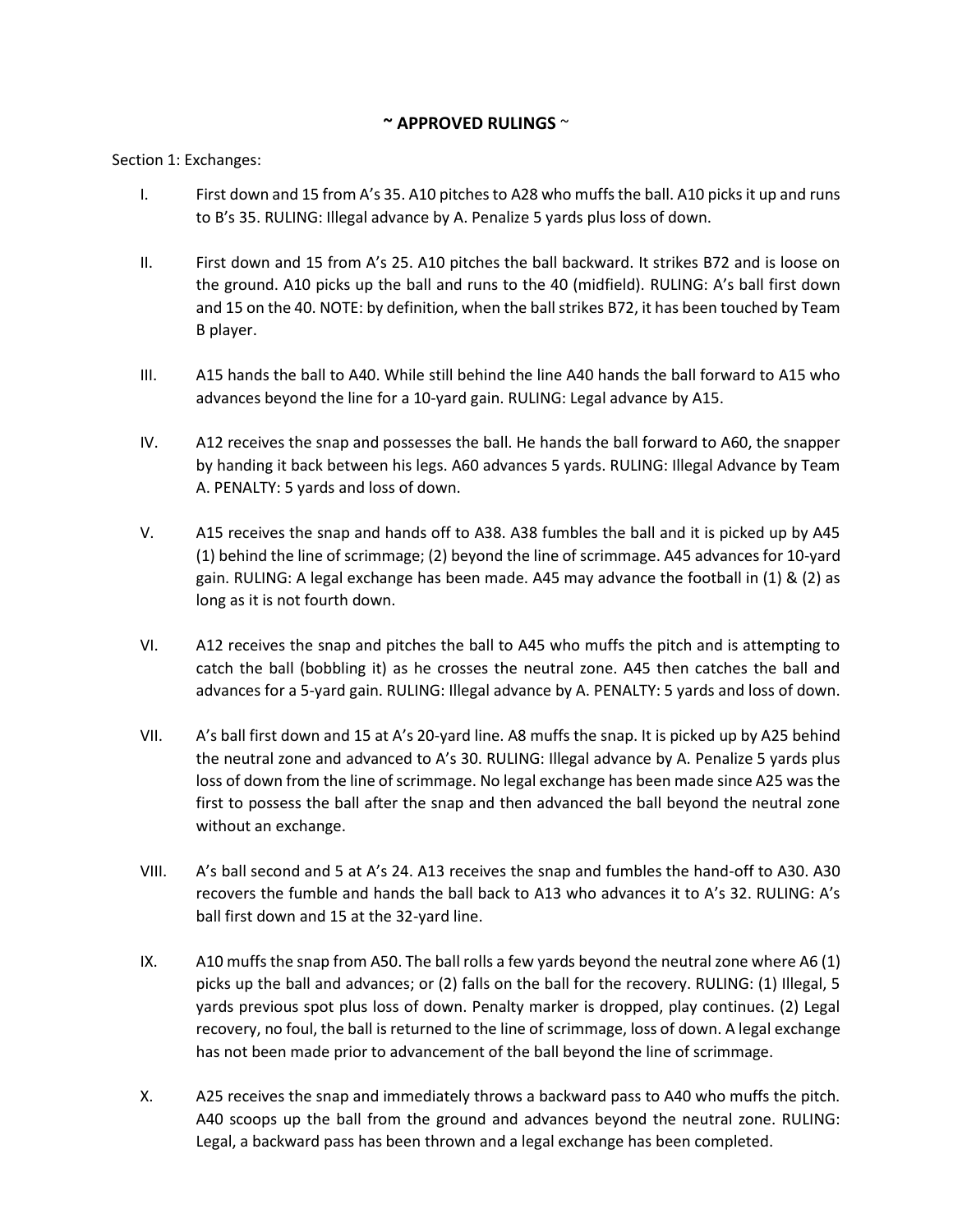- XI. A's ball first and 15 from B's 22. A10 receives the snap and hands the ball to A20. The ball is fumbled by A20 and A70 recovers at B's 19. RULING: Legal advance by A, unless it is 4th down.
- XII. A's ball 4th and 1 at B's 30. A10 receives the snap and fumbles the hand-off to A22. A22 picks up the football and advances to B's 25. RULING: Ball is dead when A22 picks up the football. No advance is allowed. NCAA Rule 4-1-3-j applies and prohibits advance. A10 may pick up the loose ball and complete an exchange for a legal advance.
- XIII. Third down and 4 at the A30. A10 receives the snap and possesses the ball. Rushing defender B55 is legally blocked by A61 and falls to the ground in front of A10. A10 reaches out with the ball and touches it to the shoulder pad of B55, and then runs the ball to the B38 where he is tackled. RULING: Illegal advance for no legal exchange in the backfield. Forced touching is disregarded by rule. Penalize 5 yards from the previous spot and loss of down. A's ball 4th and 9 at the A25.
- XIV. Team A lines up in scrimmage kick formation for either a Field Goal attempt or a 2-point Try. A- 19 muffs the snap and the kicker, A-12, picks up the ball and:
	- 1) Drop Kicks it through the uprights and over the cross bar
	- 2) Passes it forward to A-56 in the end zone
	- 3) Makes a backwards pass to A-19 who runs it into the end zone
	- 4) Runs the ball into the end zone
	- Rulings: 1) Legal; 4 points for the Field Goal or 2 points for the Try
		- 2) Legal; 6 point Touchdown for Field Goal attempt or 1 point for a Try
		- 3) Legal; 6 point Touchdown for Field Goal attempt of 1 point for a Try
		- 4) Foul for advancement beyond the neutral zone without an exchange.
	- Enforcement: Field Goal attempt on 4th down Assess the 5-yard penalty from the previous spot and loss of down; Team B's ball at the succeeding spot. Try – No points, and since the penalty includes loss of down, the Try is over. Team A will kick off from the A 30 unless relocated by subsequent penalty. Note that the 5-yard penalty for illegal advancement does not carry over to the kickoff.

### Section 2: Passing

- I. A15 attempts a forward pass which is batted in the air by B73. A15 catches the ball and advances it 10 yards. RULING: Legal. Ball was touched by B.
- II. First and 15 yards to go for A at their 15 yard line. A9 hands the ball forward to A30. A30 runs to the left and passes the ball to A60 while still behind the line of scrimmage. RULING: Legal pass by A30.
- III. A15 receives the snap and retreats 10 yards to his own 20 yard line. Due to a heavy pass rush he immediately passes the ball to A50, his snapper, who is standing on the 21 yard line. RULING: Legal pass since the ball traveled at least one yard when passed to the snapper.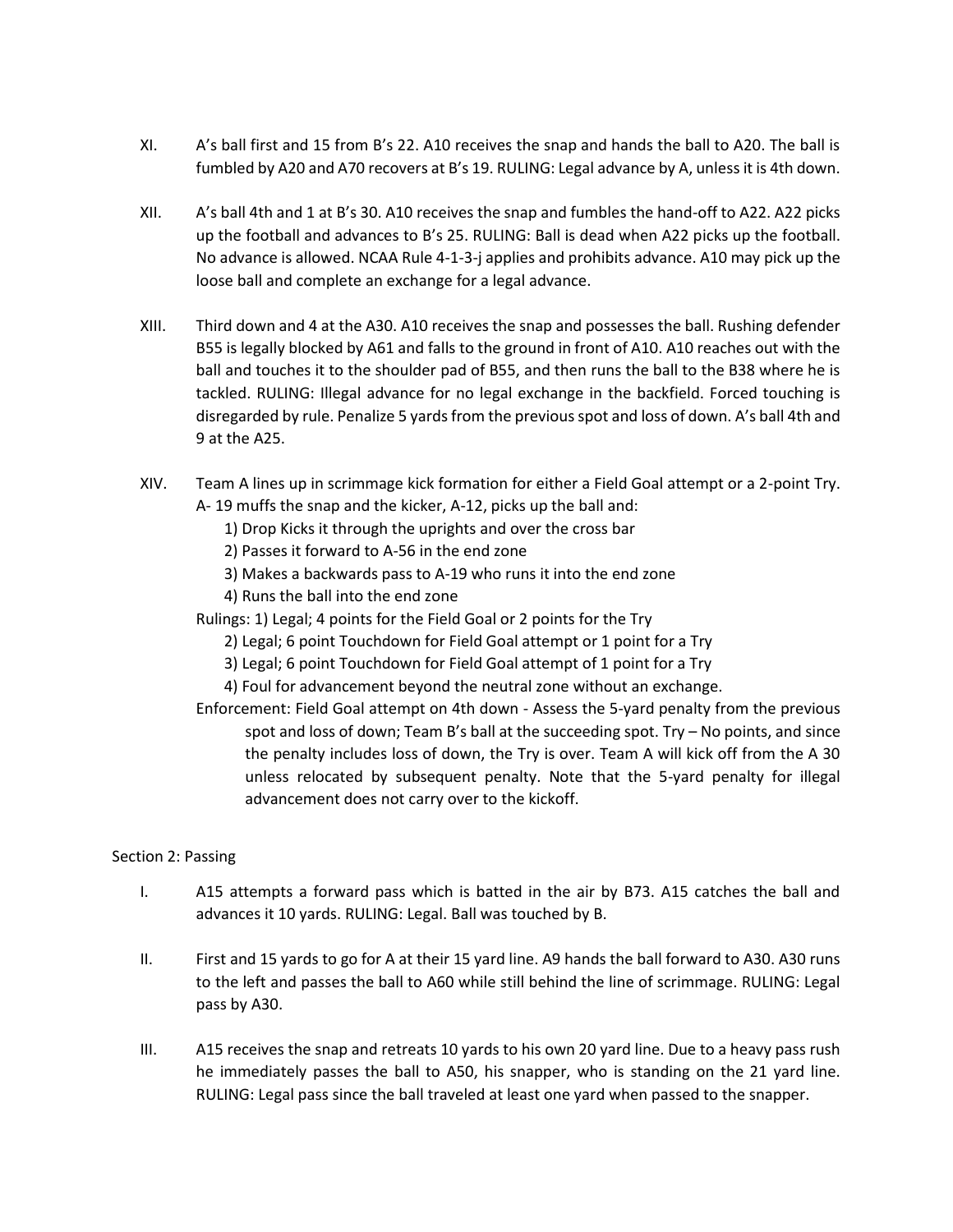- IV. A8 attempts a pass at the line of scrimmage. B75 tips the ball and it is caught by A55, the snapper, at the line of scrimmage. The ball has only traveled 1/2 yard in the air. RULING: The tipping by B makes A55's reception a legal catch and A55 may advance the ball.
- V. A's ball 4th and 4 at B's 22. A10 throws a pass which strikes A73 and bounces into the air. A10 catches the ball and advances 5 yards where A10 fumbles the ball. RULING: Incomplete forward pass. B's ball first and 15 at their 22. (Six-Man Rule variation No's 12 & 13)

### Section 3: Other Plays

- I. Team A lines up at the line of scrimmage with three men on the scrimmage line next to each other in a three point stance. A80 located on the right side of the snapper raises up and shifts out 7 yards. RULING: Since A80 is at the end of the line this is a legal shift.
- II. Team A lines up with four men on the line of scrimmage next to each other in a three point stance. A62 who is covered up by A80 (1) raises up from his 3 point stance before the snap; or (2) receives a forward hand-off and advances 4 yards; or (3) catches a forward pass 10 yards beyond the line of scrimmage. RULING: (1) False start. (2) & (3) Legal.
- III. Team A lines up with 4 men on the scrimmage line next to each other. A88, on the end line, leaves his position and goes in motion before the snap. At the snap, he is (1) moving toward his opponent's goal line; (2) moving away from his opponent's goal line and 2 yards behind the line of scrimmage. RULING: (1) Illegal motion since A88 cannot be moving toward his opponent's goal. (2) Illegal motion by A88. He must set for one second after leaving line. A lineman may not be in motion at the snap.
- IV. Team A's kickoff from their 30-yard line rolls out of bounds untouched inbounds by Team B at B's 38. RULING: B may snap the ball at their own 38 (penalty declined), 30 (20-yards in advance of the spot of the kick), Team A's 37 ( 5-yards in advance of the out-of-bounds spot), or accept the penalty against A for illegal procedure and have Team A re-kick from the A-25 yard line.
- V. B is leading 60-19. They return the second half kickoff 65 yards for a touchdown. RULING: Game ends.
- VI. B is leading 50-10 in the second half. B intercept's A's pass and returns it 16 yards for a touchdown. B44 clips on the run back. RULING: If A declines the penalty the game ends and there will be no try for point.
- VII. A's ball 4th down and 5 from their 20-yard line. A14 punts the ball which is blocked and goes straight up in the air. A45 catches the punt behind the line of scrimmage and advances to A's 40-yard line. RULING: Legal advance by A, first down and 15 yards to go.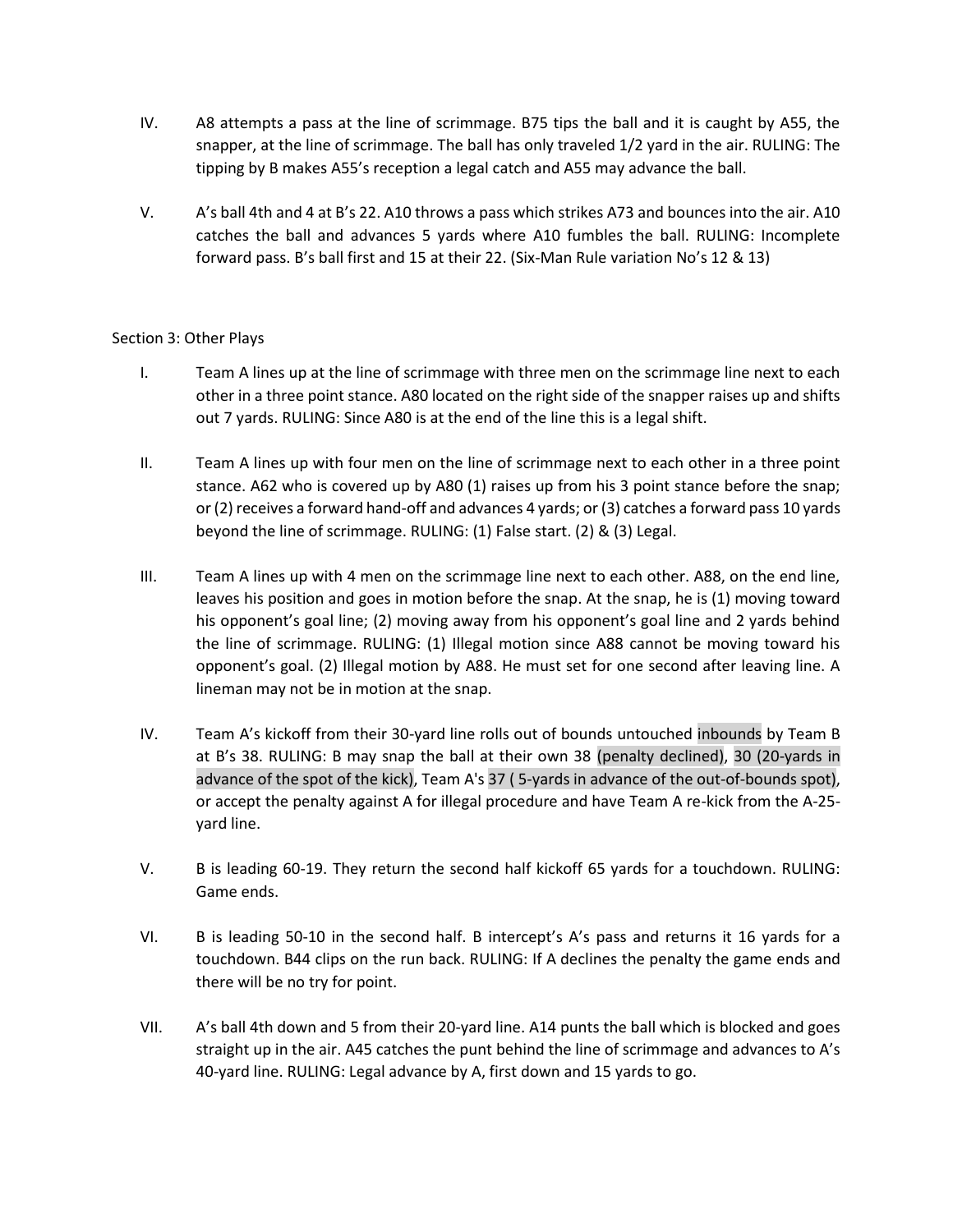VIII. Team A attempts a try from any legal point and:

(1) Team B recovers a legal fumble, picks it up and advances the ball into Team A's end zone; or

(2) Team B intercepts a fumble or forward pass and advances the ball into Team A's end zone; or

(3) Team B blocks the try and gains legal possession and advances the ball into Team A's end zone; or

(4) Team B blocks the try and A12 picks up the ball and advances into Team B's end zone. RULING: No score in all cases. Ball is dead on the try when Team B gains possession or it is obvious that the kick is unsuccessful.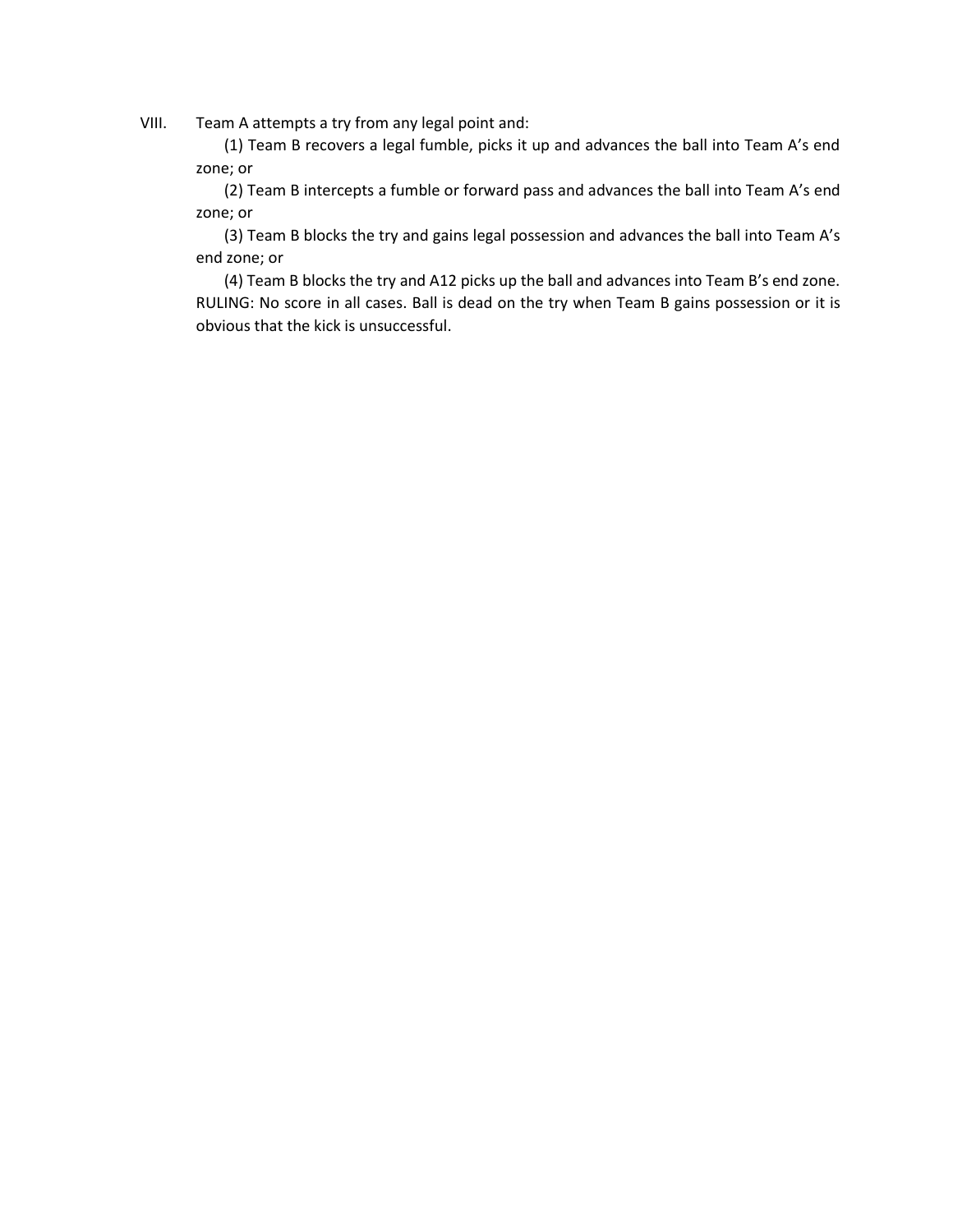# SIX-MAN FOOTBALL GOALPOST DIMENSIONS